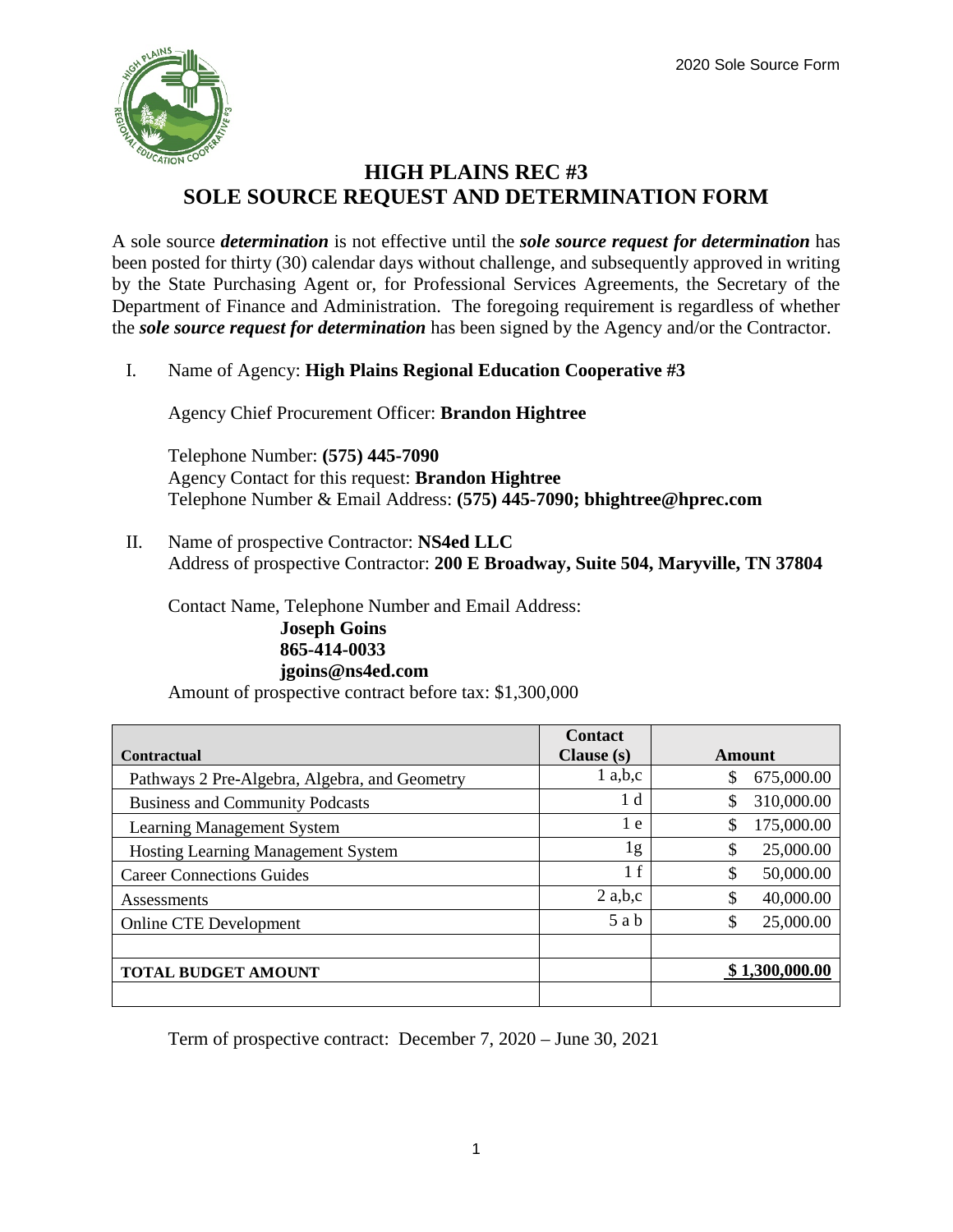III. Agency is required to state purpose/need of purchase and thoroughly list the services (scope of work), construction or items of tangible personal property of the prospective contract (if this is an amendment request to an existing contract, include current contract number issued by SPD):

## **PURPOSE:**

New Mexico's Ready and Equitable CTE program supports mathematics education, career exploration, and career readiness. PED desires to improve mathematics proficiency and career readiness through a comprehensive system that includes curricula, infrastructure, and professional development. Academic competencies alone prepare no one for the realities of the world of work. Likewise, technical competencies are only a piece of the puzzle. Personal and interpersonal skills were identified by New Mexico employers as their top priorities, but even these critical skills alone do not prepare a student for the rigors of the professional world. Only the comprehensive skills profile identified by New Mexico employers during the 2020 Comprehensive Local Needs Assessment initiative optimally positions the student for success in New Mexico's 21st Century workplace.

The New Mexico's Ready and Equitable CTE Project objectives and activities include: (1) development of an online platform where any high-school student in the state can enroll and participate in one or more CTE courses; (2) development and widespread distribution of online, customized CTE courses, including courses on (a) career exploration; (b) employability skills; (c) rigorous pre-algebra, algebra, and geometry courses contextual to the workplace and customized to students' career paths; (3) development of community podcast-structured courses to introduce students to role models in careers and other technical careers; (4) imbedded quantile assessments to measure progress in math and openings for greater opportunities in careers; and (5) capstone projects to measure growth in students' understanding of their career options; and (6) development and testing of online CTE model that combines virtual and onsite access to CTE pathways with all courses aligned to state standards and articulated for college credits and industry certifications.

## **SCOPE OF WORK:**

The CONTRACTOR shall perform the following in regards to:

## **1. Academic Content**

a) Develop 150 lessons in each of three Pathways 2 Career mathematic subject areas: Pre-algebra, Algebra 1, and Geometry. Each lesson shall integrate common core mathematical learning objectives with exploration of high-wage, high skill, and in-demand careers. Labor Market Information for each career shall be automated to update accurately from O-Net federal databases.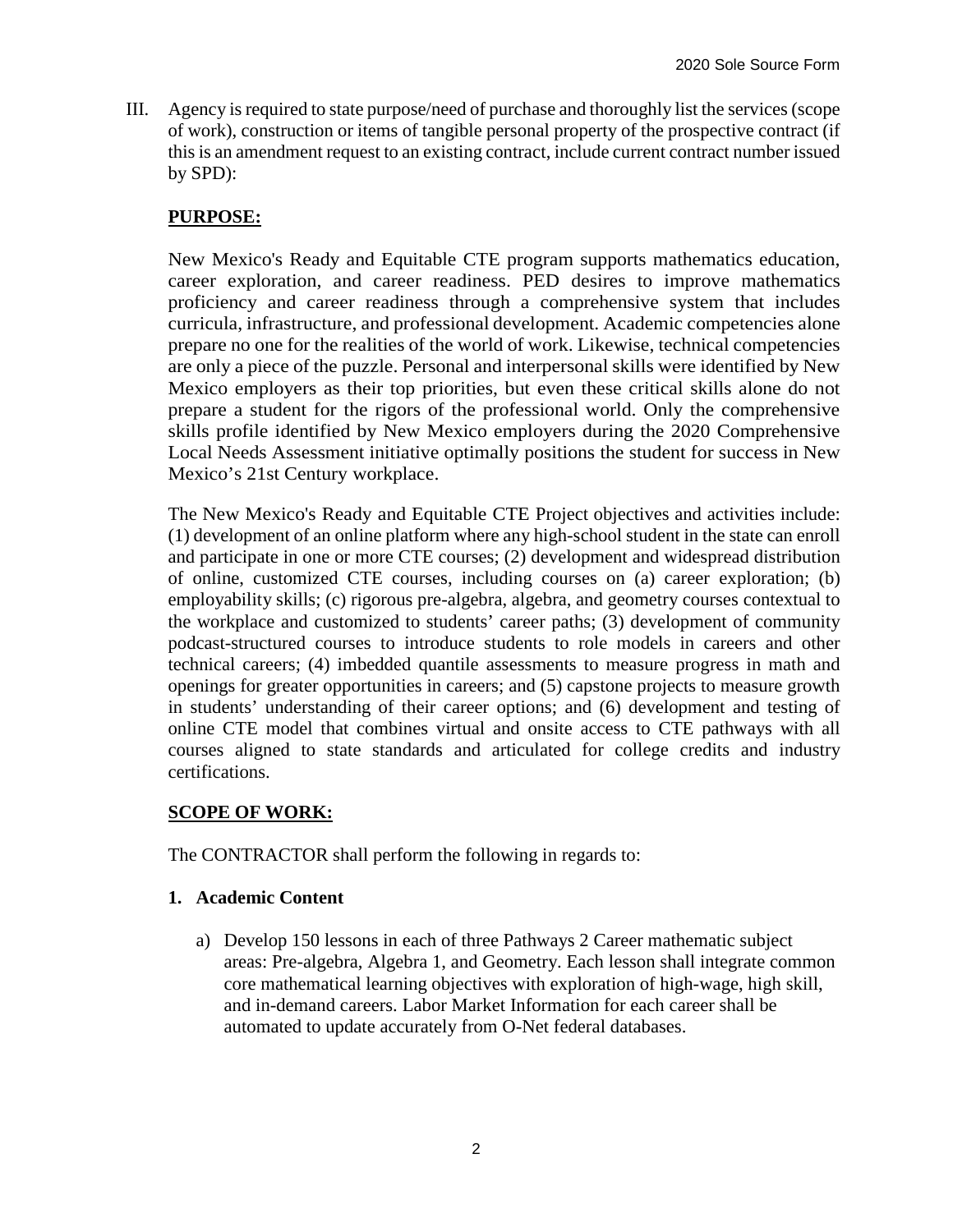- b) A teacher's edition will also be developed, with side-by-side content presentation, so that instructors can easily determine the learning objectives of each component of the lesson.
- c) Develop a scope and sequence guide to fully incorporate the Pathways 2 Careers lessons into the major mathematics textbooks that are identified as New Mexico High Quality Instructional Materials.
- d) Develop business and community podcast interviews to be integrated into the above described lessons.
- e) Develop a virtual learning platform for Pathways 2 Careers lesson delivery.
- f) Develop online training modules for both students and educators to use the Career Connections website hosted by Department of Workforce Solutions.
- g) Make Career Connections training modules available on DWS website and the Pathways 2 Careers virtual platform.
- h) Each Lesson will have a quantile measure attached

### **2. Course Delivery**

- a) Provide professional development to no fewer than 100 mathematics teachers.
- b) Implement Pathways 2 Careers lessons in no fewer than 20 high school mathematic classrooms in Spring semester, 2021.
- c) Establish procedures for enrolling and delivering content remotely to students who are enrolled in districts that have not implemented Pathway 2 Careers

#### **3. Assessment**

- a) Conduct assessments at beginning, middle, and end of course.
- b) Deliver Quantile scores to teachers and learners along with actionable insights regarding mathematic skills and alignment to specific careers.
- c) The Quantile Assessment must be aligned to each lesson and the careers embedded in ONET.

### **4. Marketing**

- a) Develop a 3-year marketing plan for increasing the number of pathway 2 Career classrooms to full saturation.
- b) Provide course conversation stipends to mathematics teachers as compensation for implementing Pathways 2 Careers in their course.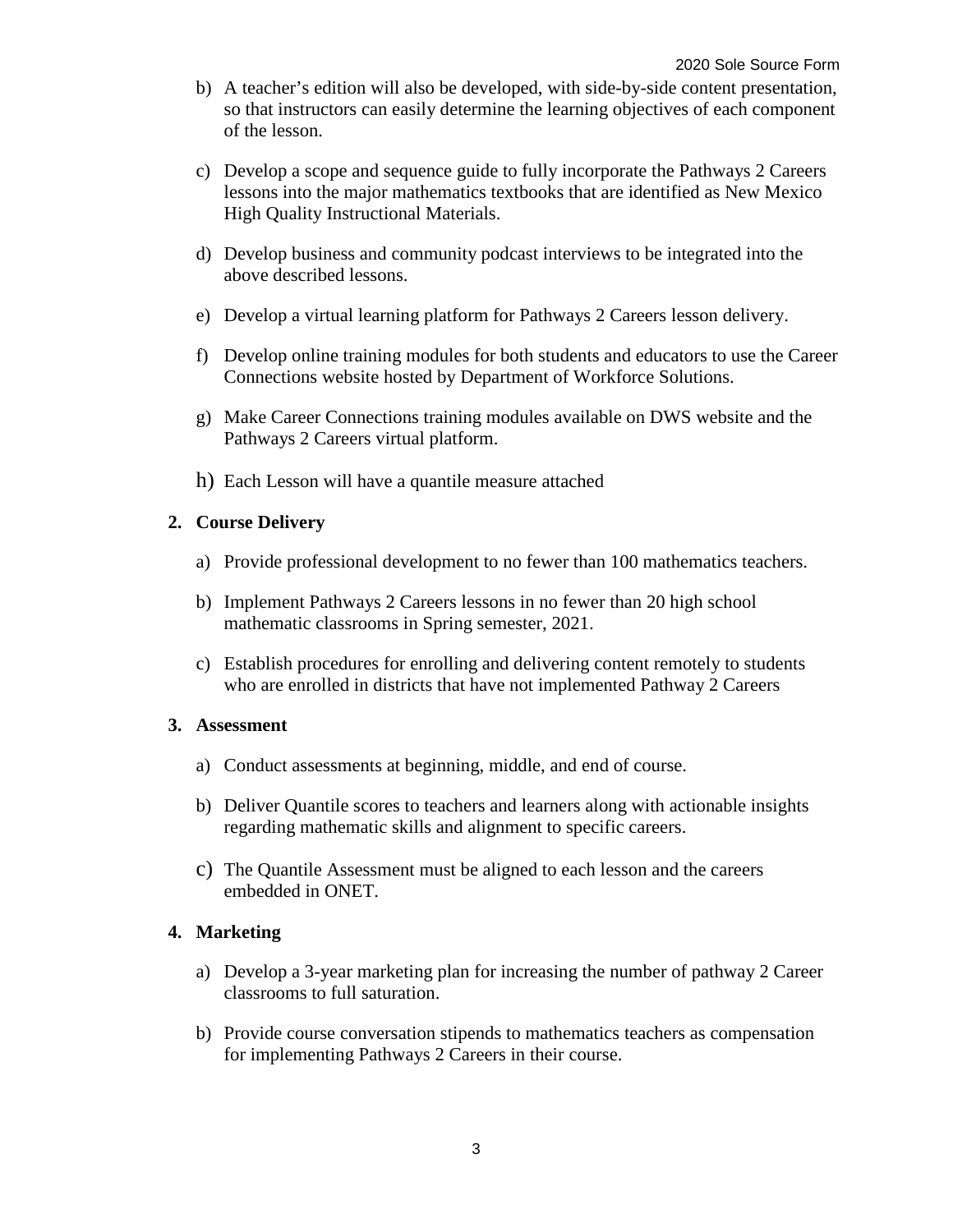c) Develop, plan, and deliver teacher summer training academies in three mathematics content areas. First academy should be delivered in June, 2021.

### **5. Research**

- a) Identify online CTE curricula that tie to each of 10 regional CTE plans career priority sectors.
- b) Work with CTE regional lead to determine sequence of online CTE program implementation.
- IV. Provide a detailed explanation of the criteria developed and specified by the agency as necessary to perform and/or fulfill the contract and upon which the state agency reviewed available sources. (Do not use "technical jargon;" use plain English. Do not tailor the criteria simply to exclude other contractors if it is not rationally related to the purpose of the contract.)

New Mexico has historically been challenged to provide quality education to its students, particularly those living in extremely rural communities. Issues of poverty, minority achievement, limited connectivity, and job readiness have all challenged the State's education leaders. While the proposed *New Mexico Ready and Equitable Career and Technical Education program (NM RECTE)* will not directly address issues of poverty, it will provide a cadre of CTE courses that provides opportunities for all students to build academic and work skills. This will impact the neediest communities as more of their students graduate high school, college and career ready.

New Mexico needs to build local capacity across the State, in which one-third of its schools are located in rural areas, more than half of all students are eligible for free and reduced lunch, close to half (49.1%) of all students are Hispanic, one in ten (10.9%) are Native American, and almost two in five (16%) are English Language Learners (Education Commission of the States, 2014; Jimerson, 2004; New Mexico Voices for Children 2020). Just 77% of households statewide have broadband internet subscriptions, well below the national average of 85% (Onsurez, 2020; Vitu, 2018).

Poverty is widespread among the State's children—29% compared to 12.3% for the U.S. as a whole, and educational attainment is low, with a college-educated population of just 36% versus 61% for the U.S. (New Mexico Voices for Children, 2020). And, according to the U.S. News and World Report's rankings of states (2020) New Mexico ranked in the bottom three of attainment measures: 50th of 50 states in college readiness,  $49<sup>th</sup>$  in high-school graduation and NAEP math scores and  $48<sup>th</sup>$  in NAEP English.

*NM RECTE* will is a series of courses to support a well-rounded program of CTE. CTE is not a "new" strategy, but one that is expanding to meet the educational needs of students and the societal needs of increasing technical skills in the workplace. Consistent with NM's CTE programs as a way to foster partnerships with businesses, *NM RECTE* will make CTE opportunities available to every student in the State, regardless of ethnicity, geographic distance, or other challenges to ensure every student's education is relevant to today's workplace and prepares them for college and careers.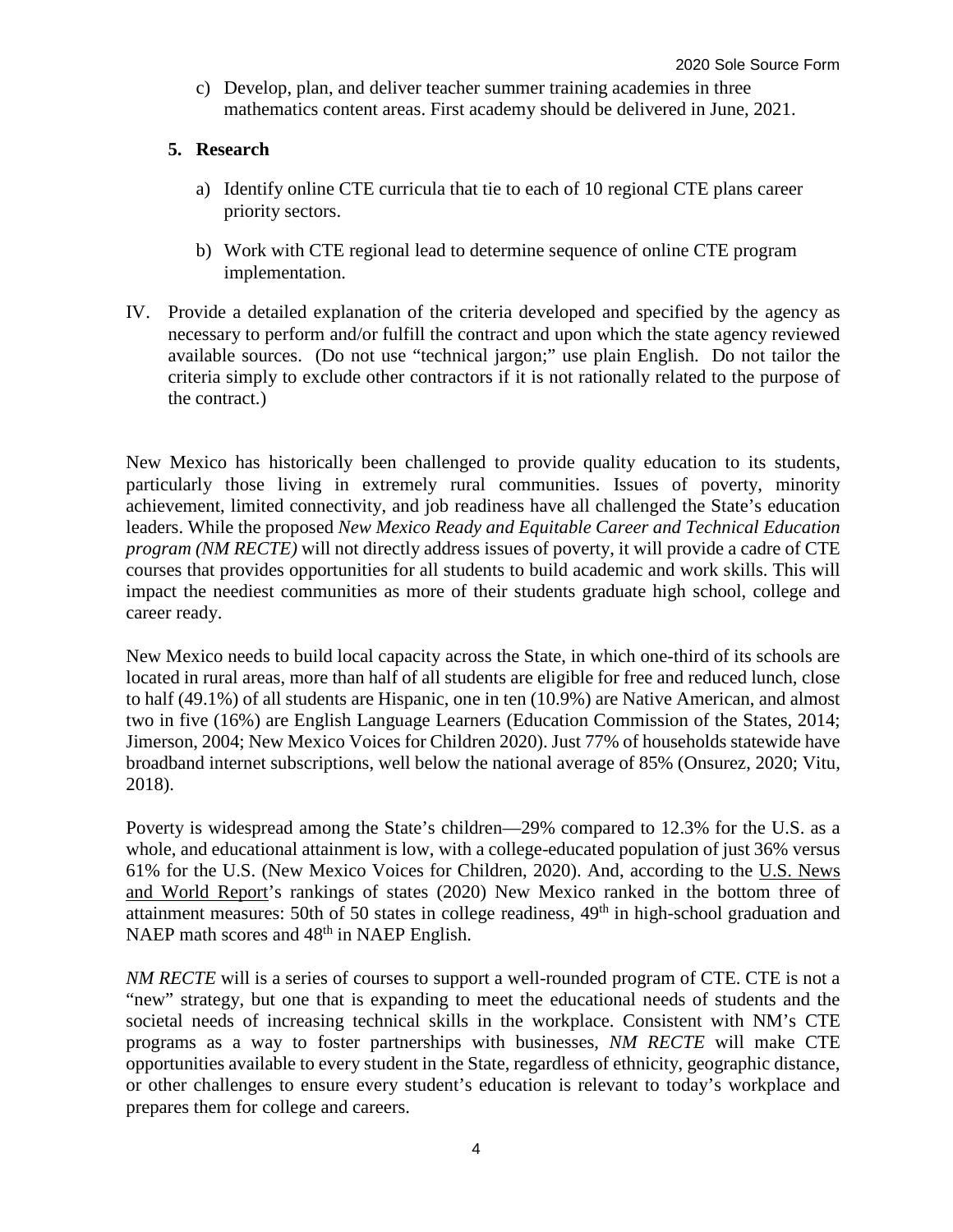**The proposed courses meet five design approaches:** (1) they are all career connected learning, (2) they all are accessible through online course delivery, (3) the employability skills building reflects the needs of the local workforce; (4) a model for blended learning offers these courses online and onsite; and (5) the professional development is career connected to build educator skills in CTE and college and career readiness. **The courses utilize two learning formats online courses and in-person courses, or a blend of the two.**

Career Connected Learning (CCL), introduced by the National Center for College & Career Transitions, exposes students to the world of work during the learning process. (Meeder  $\&$ Pawlowski, 2020). CCL will serve as a bridge to academic content, such as teaching math skills using examples from the construction industry; it will involve teaching essential work skills such as teamwork. And, it will involve collaboration with local employers.

Each of these applications will engage students in their learning process. That is, connecting teaching and learning to the real-world increases students' interest in what they are learning and gives them a chance to look more closely into college and career opportunities that line up with their own strengths and interests (Kemple & Willner, 2008).

To ensure equity across the state, all the courses proposed here will be accessible both online and in the classroom... Online courses will ensure all students have access to CTE and career and college readiness courses neither available in their assigned schools, nor accessible to students due to rurality, home schooling, or special needs. As the National Alliance for Partnerships in Equity (NAPE, 1993) notes in its mission statement, "this [online] approach is an effective solution for increasing student access, educational equity, and workforce diversity." *NM RECTE* is in full accordance with this vision.

For the past decade employability/soft skills have been proposed as one key to successful transitions from high school to higher education and the workforce. (Harvard, 2010; Nagle, 2010; Wagner, 2008). As part of the proposed *NM RECTE* program, three distinguishing characteristics were required for employability skills courses:

- **Employer-defined standards:** During New Mexico's 2020 Comprehensive Local Needs Assessment (CLNA) for Perkins V, employers reported a dramatic deficiency in personal and interpersonal competencies among first-time workers (NM PED, 2019). As the CLNA Consortia's final report noted, "*New Mexicans expressed a very clear and consistent picture of the characteristics that would ensure the next generation of workforce talent is ready for success…. Across ten identified regions, there was consensus along three categories: skills, attitudes, and workforce and life readiness.…"* The Consortia further recommended that NM PED implement an effective program of employability skills linked to high-demand jobs in the State. This NM PED mandate underlies a significant impetus for design.
- **Situational Judgment:** *NM RECTE* offers a set of exercises in practical applications, not merely in academic analyses. Each new lesson, formative assessment, capstone project and activity will be designed not to produce a student who can regurgitate facts, but one equipped to make decisions and engage in behaviors that enable success in the workplace.
- **Career Context and the Career Pathways Index:** Everything in employability skills building will be presented within the context of a particular career, or up to three pathways introduced in a single lesson.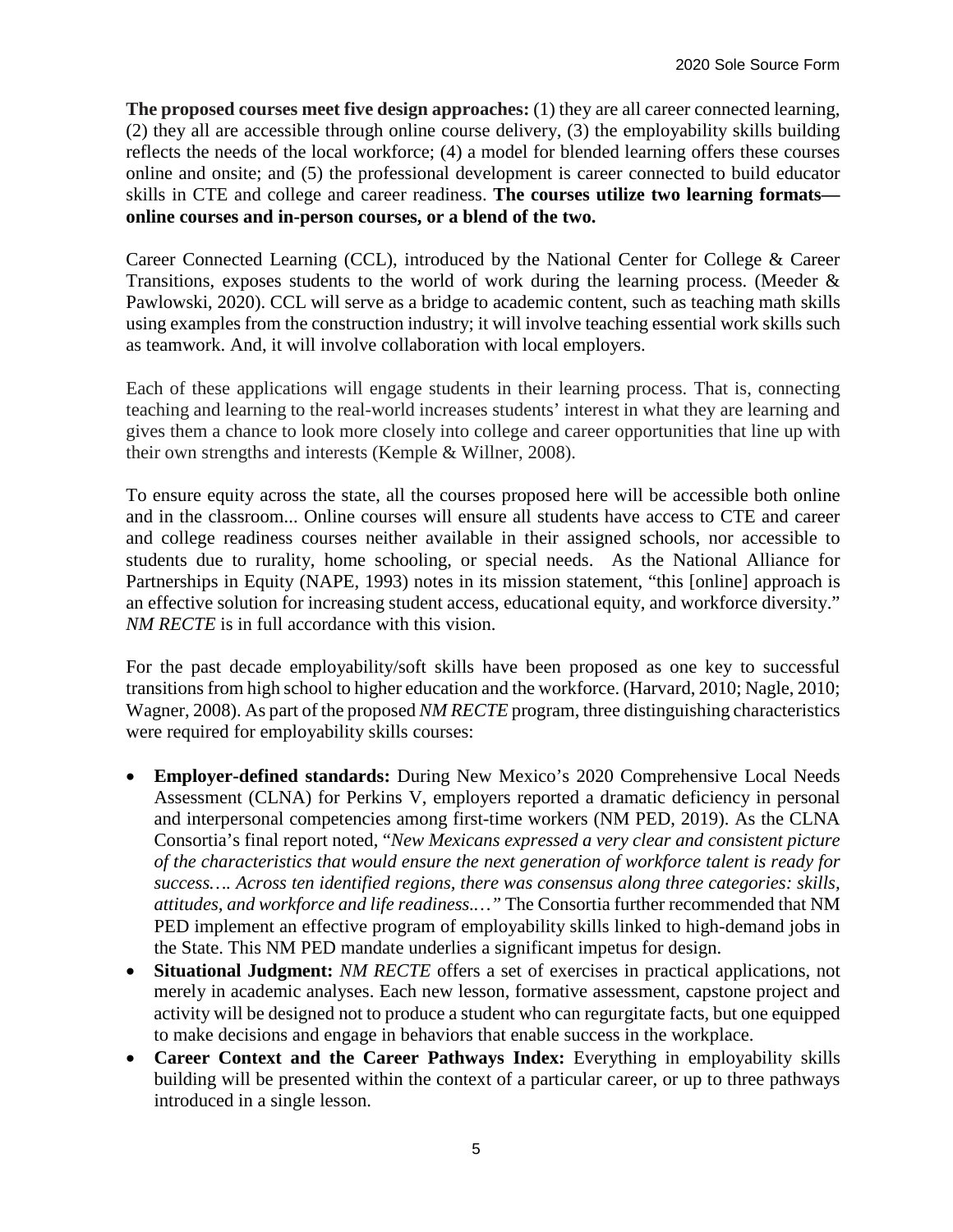Working from these five approaches, NM PED has identified two sets of activities that will amplify this design model including: (1) development of an online platform through which any high-school student in the state can enroll in one or more of the CTE courses offered; and (2) development and upload to the platform of customized CTE courses, Courses include:

- Career Exploration to help students recognize their interests and career goals.
- Rigorous Pre-Algebra, Algebra 1, and Geometry—to make math learning contextual to the workplace so students can see how math skills are used in different careers.
- A series of community and business podcasts that are aligned with course content and highdemand careers to give voice to the shared goals of students' career choices.

Course content will mirror each local area's high-demand careers, as identified in New Mexico's Perkins V Comprehensive Local Needs Assessment (CLNA) for 2020.

All math courses included in this development will be aligned to state standards, designated for high-school graduation credits by the NM PED, and articulated for college credits and industry certifications.

V. Provide a detailed, sufficient explanation of the reasons, qualifications, proprietary rights or unique capabilities of the prospective contractor that makes the prospective contractor *the one source* capable of providing the required professional service, service, construction or item(s) of tangible personal property. (Please do not state the source is the "best" source or the "least costly" source. Those factors do not justify a "sole source.")

In reviewing the Scope of Work, NS4ed is the one source capable of providing the required professional services in the following ways:

A. NS4ed, LLC is the sole source provider, sole publisher, sole ASP hosting source, and sole distributor of the *Pathway2Careers (P2C)* career identification and readiness platform. P2C is federally trademarked and 100% of its properties and systems are solely and wholly owned by NS4ed. NS4ed has not reassigned any rights to any other entities to sell or host these programs.

*Pathway to Careers (P2C)* is a bridge between education and industry to help educators connect with the realities of their local job market.

- 1. P2C is a flexible framework that allows educators to explore labor market information and access innovative methods for preparing students for careers.
- 2. The P2C platform provides a labor market exploration system to identify highvalue career destinations for students.
- 3. P2C provides specifically crafted career readiness resources to ensure student users become career ready.
- 4. P2C exclusively utilizes its extensive labor market analysis, delivering the most high-value career options in local communities to users.
	- a. P2C utilizes numerous datasets, dependent upon the individual needs of each client or user, to create personalized analysis to connect clients to data specific to their concerns, needs, and location.
	- b. P2C develops a community profile for each entity.
	- c. P2C produces custom reporting by community and region.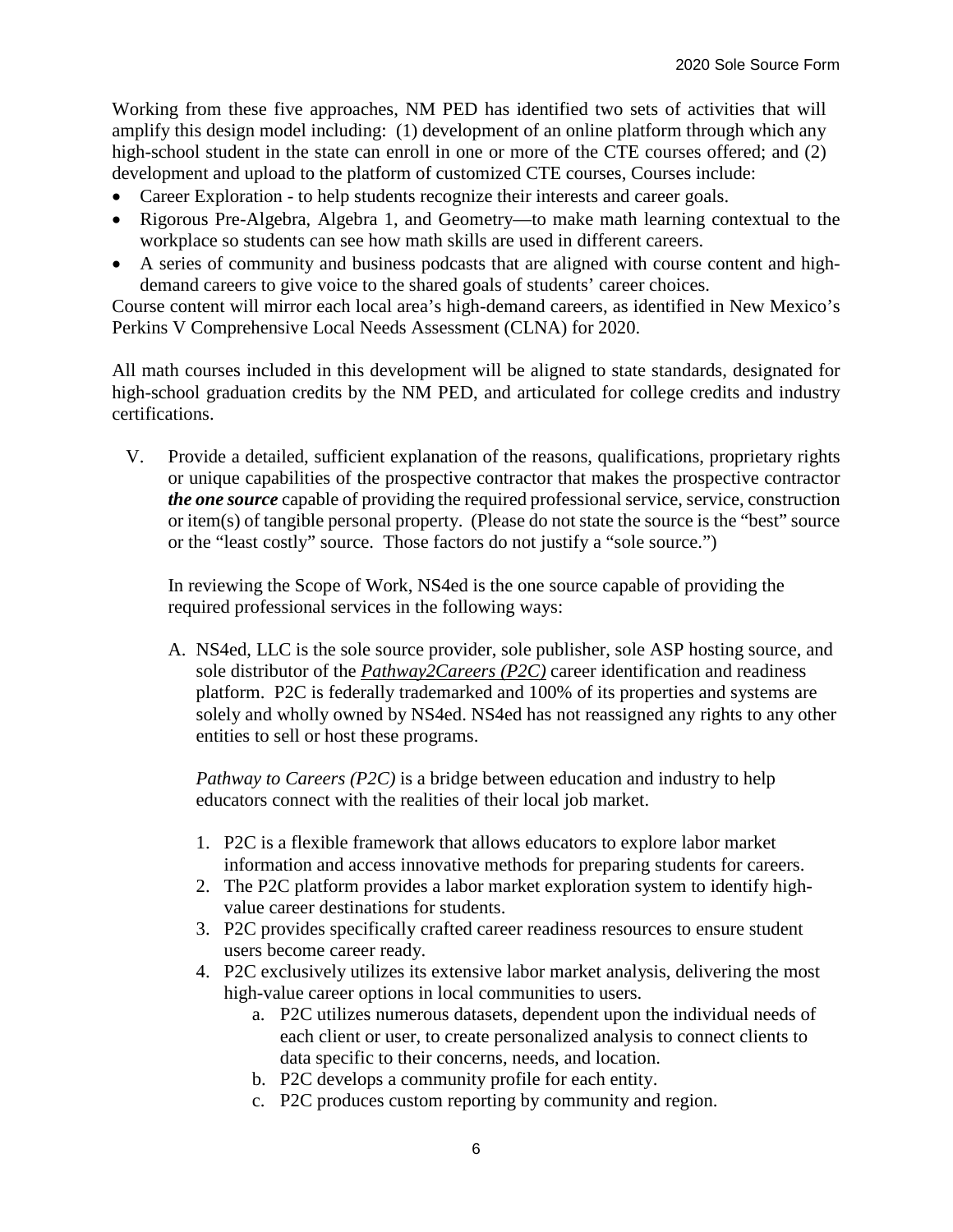- 5. NS4ed currently hosts, and has proprietary ownership of, website domains used by NMPED including<http://careerpathways-nm.com/> and [http://www.echs](http://www.echs-nm.com/)[nm.com/.](http://www.echs-nm.com/) NS4ed updated the backend design for<http://careerpathways-nm.com/> in order to provide a more user-friendly, supportive experience for its customers. Regular updates for the [http://www.echs-nm.com](http://www.echs-nm.com/) website occur weekly, at a minimum.
- 6. NS4ed has developed self-directed tutorials and online training courses on the use of labor market information in educational practices. Dr. Danielle Tallent, Chief Learning Officer at NS4ed, has provided focused professional development to educators in New Mexico on the use of LMI and [http://careerpathways-nm.com](http://careerpathways-nm.com/) She focuses primarily on career readiness resources and the use of labor market data in educational settings, making information relatable and developmentally appropriate to learners of diverse ages and backgrounds.
- B. NS4ed, LLC is the sole source provider, sole publisher, sole ASP hosting source, and sole distributor of the *Pathway 2 Algebra, Pathway 2 Geometry, and Pathway 2 Pre-Algebra* (P2A, P2G, P2P-A) career-focused curriculum and learning management platform. The P2A, P2G, and P2P-A is federally trademarked (pending) and 100% of its properties, design, and learning systems are solely and wholly owned by NS4ed. NS4ed has not reassigned any rights to any other entities to sell or host these programs.

*Pathway 2 Algebra, Pathway 2 Geometry, and Pathway 2 Pre-Algebra,* NS4ed's proprietary curriculum, is *unique* among all Algebra and Geometry products as it is the only curriculum available today that merges careers guidance into academic learning. Other Algebra and Geometry curricula are either hardcopy books, or online interactive lessons that have mostly remained constant over the past decades. *Pathways* relies on robust labor market data tools, educational research, and a robust career assessment to guide our development efforts. We encourage the use of informed career readiness practices in educational settings so that learning is not taught in "silos" apart from real-world applications.

*Pathways* is also the only Algebra and Geometry curriculum that structures learning around the 16 career clusters identified by the US Department of Labor. P2C's online curricula lessons include more than 100 lessons which teach math in the context of 100 occupations from the 16 clusters. Unlike other curricula, *Pathways career contexts* are easily updated to maintain current labor market information without having to purchase a new "edition."

*Pathways* is an *education with distinction* model of career-focused learning, and this distinguishes it from other math curricula on the market today. *Pathways* P2C is the *only* curriculum that can add, modify, or enhance lessons to reflect changing demands of the state's economy; i.e., real-time labor market information (LMI).

- 1. Over one hundred different math lessons presented in the context of over one hundred different careers, with each lesson focusing on a single, unique career.
- 2. Complete career integration throughout each lesson, including teaching examples and practice exercises presented in the context of a single spotlighted career.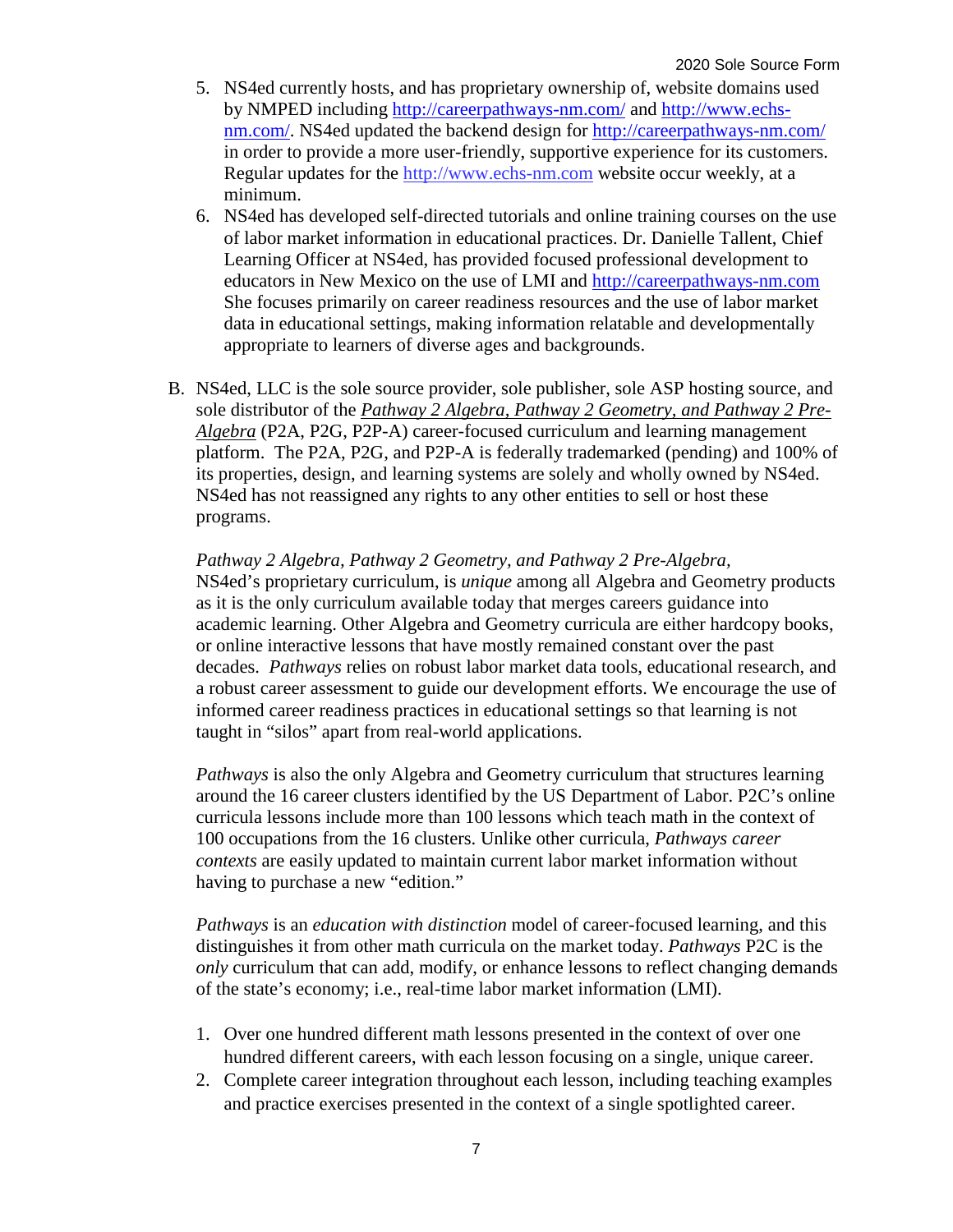- 3. Career-focused lessons that have been assigned a Quantile measure by MetaMetrics to provide the ability for instructors to match math readiness with appropriate career-focused lessons.
- 4. Diverse career representation from all sixteen different career clusters within the National Career Clusters Framework to provide balanced career exposure.
- 5. Unique focus on high-demand, high-wage occupations with emphasis on everyday occupations with traditionally limited career exposure, including: brickmasons, cost estimators, hydrologists, actuaries, operations research analysts, and more.
- 6. Career spotlight pages for each lesson that walk students through an in-depth review of labor market data, career-related tasks, potential employers, education requirements, career videos, and math concepts used on-the-job.
- 7. Lesson content that is organized around unique career-focused sections with the following section titles: *Career Spotlight, Step into the Career, On the Job, Career Spotlight: Practice, and Career Spotlight: Check*.
- 8. Unique emphasis on in-depth and detailed application of math concepts, with lesson content focused exclusively on demonstrating math concepts applied to everyday work tasks.
- C. NS4ed, LLC is a sole source provider of the *Quantile Mathematics Assessment* measure used in the P2C system and all of its components. The quantile measure uniquely identifies each lesson from the P2A, P2G, and P2P-A system and assigns it a quantile measure. The measure is uniquely applied to evaluate students' performance, growth, and career readiness.

*Pathways* incorporates the *Quantile Mathematics Assessment* which provides students with a unique Quantile measure that indicates the skills and concepts they are ready to learn. This information allows educators to more easily align instruction and educational materials with a student's current skill level. The P2C assessments also provide the ability to track students' mathematics growth with multiple assessments throughout the year – beginning, middle, and end. As well as Quantile assessments, *Pathways* provides access to the Quantile Career Database with hundreds of Quantilemeasured occupations. Using their Quantile measure from the P2C math assessments, students can review occupations for which they are mathematically prepared to access. The purpose of the database is to provide a critical point of connection for students, allowing them to see how their learning applies to their current and future employment potential. Again, this depth of assessment is not available elsewhere in the market today.

Exclusive features of the P2C math assessments developed by MetaMetrics include:

- 1. Ability for teachers to use student Quantile measures received from the P2C math assessments to understand math readiness and match students to appropriate P2C career-focused lessons
- 2. Use of the Quantile Career Database from MetaMetrics to explore career preparedness for occupations presented within the P2C math lessons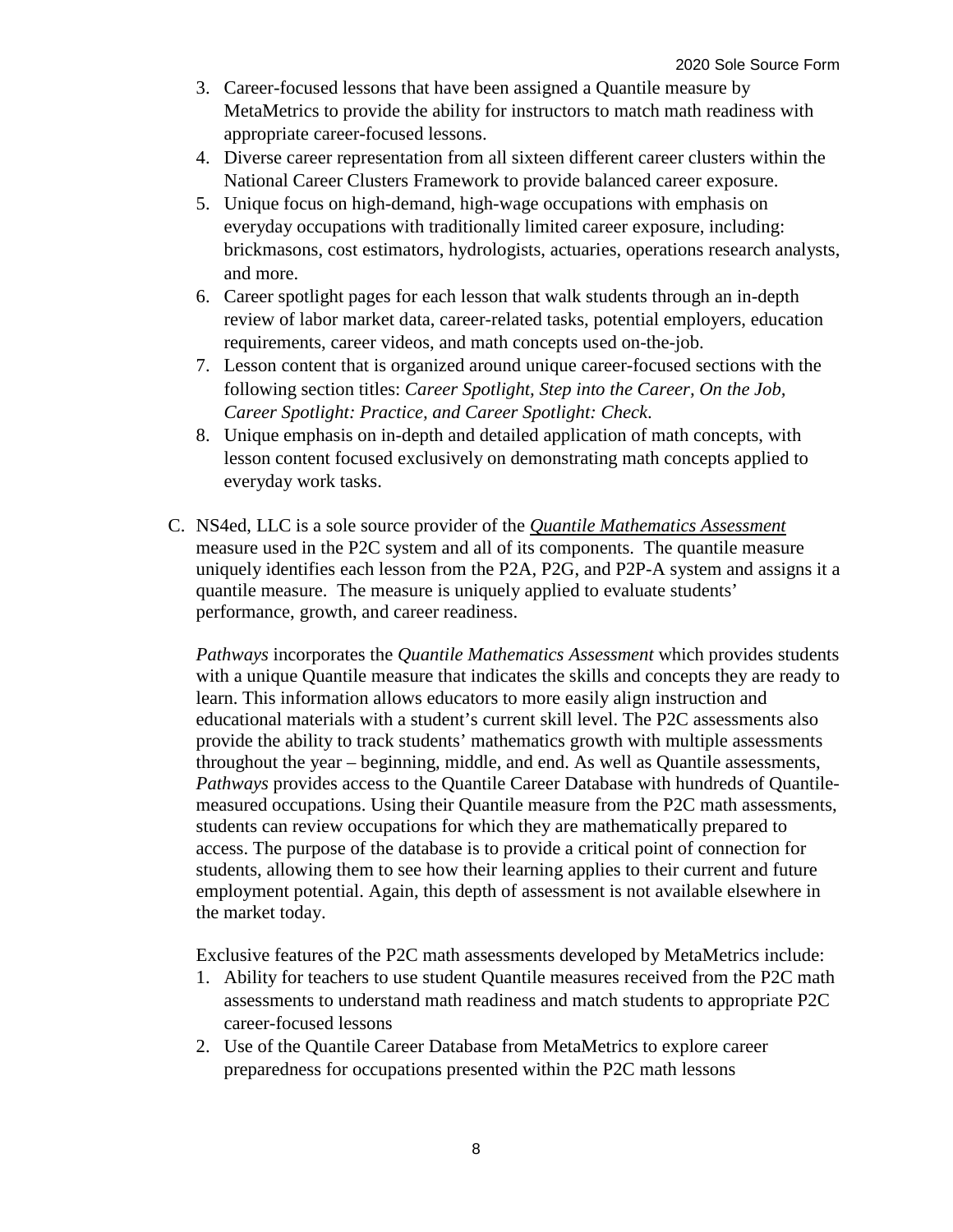- 3. Independent, student-centered exploration of P2C career-focused lessons using personal Quantile measures to identify lessons aligned with math preparedness
- 4. Assessment items that were selected to be more career-focused in nature
- 5. Selection and organization of items from the Quantile Item Bank that is unique to the P2C math assessments
- D. NS4ed, LLC is the sole source provider, sole publisher, and sole distributor of the *DWS Career Facilitators Guides*. The *DWS Career Facilitators Guides* are a unique and customized analysis of the career approach to be used by students, teachers, and administrators within the system of NMPED. 100% of its properties, design, and instructional models are solely and wholly owned by NS4ed.

NS4ed developed career facilitators guides and updated lesson plans for Career Solutions as a tool for career exploration with New Mexico students.

- 1. Custom facilitators guide for Career Solutions
- 2. Printed and digital guide to outline strategies for the use of the New Mexico Career Solutions site as a tool for career exploration with New Mexico students.
- 3. Yearly updates to lesson plans for Career Solutions
- 4. A series of lessons are presented that highlight relevant features of the site and provide recommendations for helping students use the site to engage in effective career exploration
- 5. Lessons in the guide are cumulative and build upon the knowledge acquired in previous activities
- E. NS4ed, LLC is the sole source provider, sole publisher, sole ASP hosting source, and sole distributor of the *NM True LMS* used in the P2C system and all of its components, including, but not limited to, P2A, P2G, and P2P-A. The NM True LMS is available and open to everyone in the state of New Mexico. The NM True LMS has interoperability to  $3<sup>rd</sup>$  party systems with hosting provided by AWS. 100% of its properties, design, and architecture are solely and wholly owned by NS4ed and resides on a duplicate network within the AWS hosting model.

NS4ed has developed a custom Learning Management System to support the interwoven components of RECTE.

- 1. Courses are capable of displaying complex lectures, featuring mixed multimedia, formatted text, links to external resources, and the ability to dynamically pull content by integrating with the O\*NET web API.
- 2. Courses are capable of assessing students by utilizing an integration with the MetaMetrics API for quantile assessment.
- 3. The LMS is able to scale reliably to support large numbers of courses and students.
- 4. From within the LMS, teachers are able to create a new course, author course content, delete an existing course, manage enrollment for any courses including the ability to lock and unlock enrollment manually or by date, and the ability to add or remove students from a class.
- 5. Teachers have access to a complete editor that allows the creation or modification of an entire course within the LMS.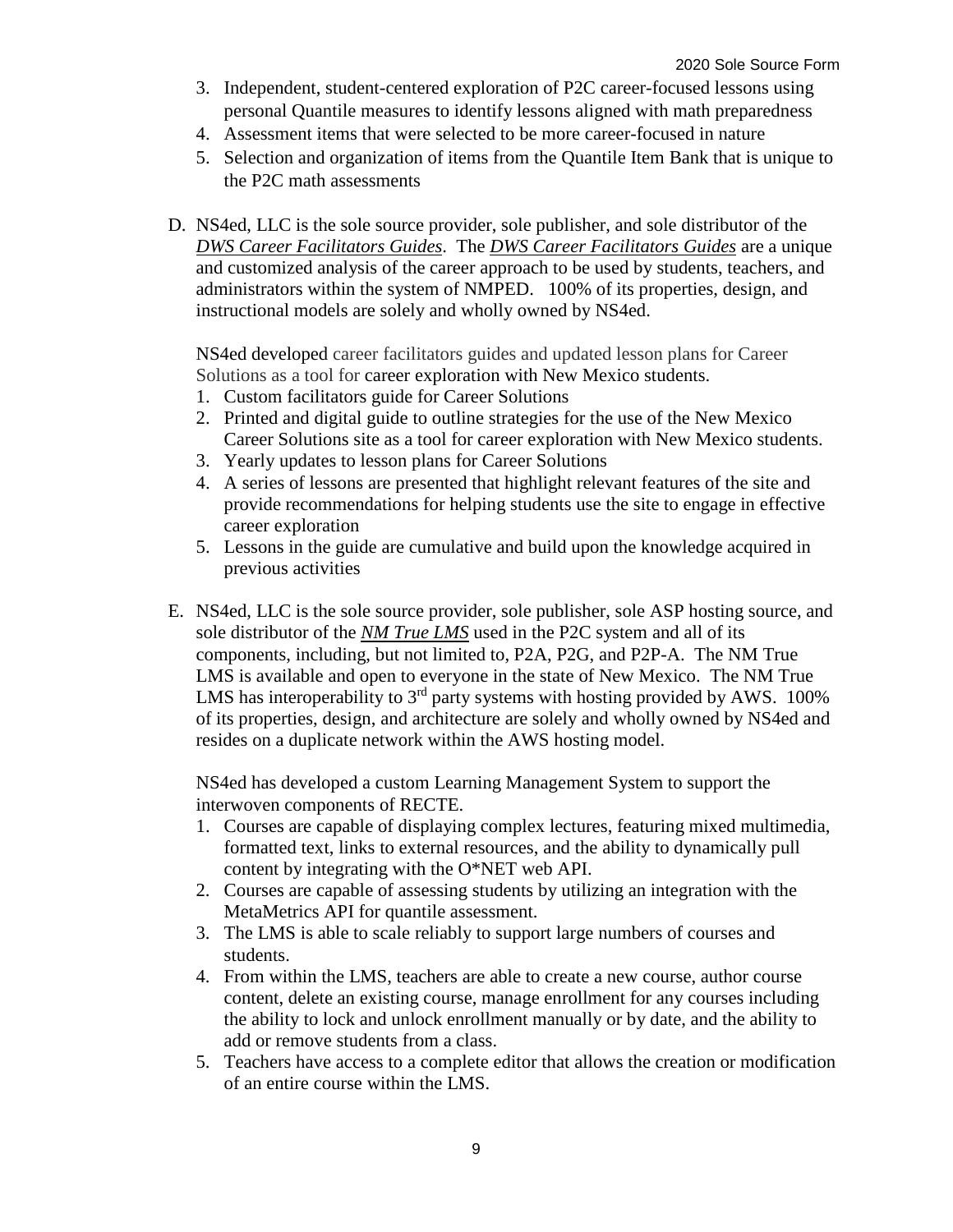- 6. A gradebook utility is available for teachers to review, edit, and enter grades for students in their courses.
- 7. Students are able to search for, and enroll in, courses, view lecture content, submit assignments and complete assessments.
- 8. Students are able to review past submissions and view upcoming assignments.
- 9. Administrative accounts have the ability to create, read, update, or delete any course and any other accounts.
- 10. Reporting is available at several levels of granularity: student, class, school, and district. That is, teachers should be able to generate reports on individual students or classes. Administrators are able to generate reports on entire schools and school districts, in addition to the individual student and class.
- 11. Students are able to save career profiles they are interested in to their profile for later use. Individual career profiles will have data from either O\*NET's API, MetaMetrics' API, or both.
- F. NS4ed, LLC is the sole source manager for *Front Porch Studios*. Front Porch studios produces and delivers podcast that are both unique and delivered explicitly for the P2C system and all of its components. The delivered material and 100% of its recording, processing, design, and approach are 100% solely and wholly owned by NS4ed, LLC.

*Front Porch Studios* provides a broad communication strategy for RECTE with interviews and audio recordings of businesses across NM.

- 1. Content of audio interviews with employers and those currently employed in current high wage, high demand jobs in New Mexico including questions asked and response details will be informed by current content in the learning platform.
- 2. Audio interviews will be integrated throughout the learning platform to reinforce principles and skills learned as students' progress through the curriculum.
- 3. Audio interviews will be integrated throughout the learning platform as potential careers are explored. This will serve as a form of virtual mentoring between students and those employed in the field.
- 4. Offered audio interviews are electronically integrated into a student's learning experience in the Learning platform.
- 5. Audio interview recording opportunities will be included as part of NM RECTE events and activities.
- 6. The podcasting project with the Navajo Preparatory School will include podcast/broadcasting best practices, but also incorporate relevant practices and skills contained in the learning platform curriculum.
- 7. Audio interviews will be also distributed as a podcast through RSS delivery and online streaming, including promotion for the NM RECTE program and other NM CTE efforts.
- 8. Promotion of the NM RECTE project and the innovative inclusion of audio interviews to reinforce learning will target both larger educational and podcast online communities by NS4ed and Front Porch Studios staff.
- VI. Provide a detailed, sufficient explanation of how the professional service, service, construction or item(s) of tangible personal property is/are *unique and how this*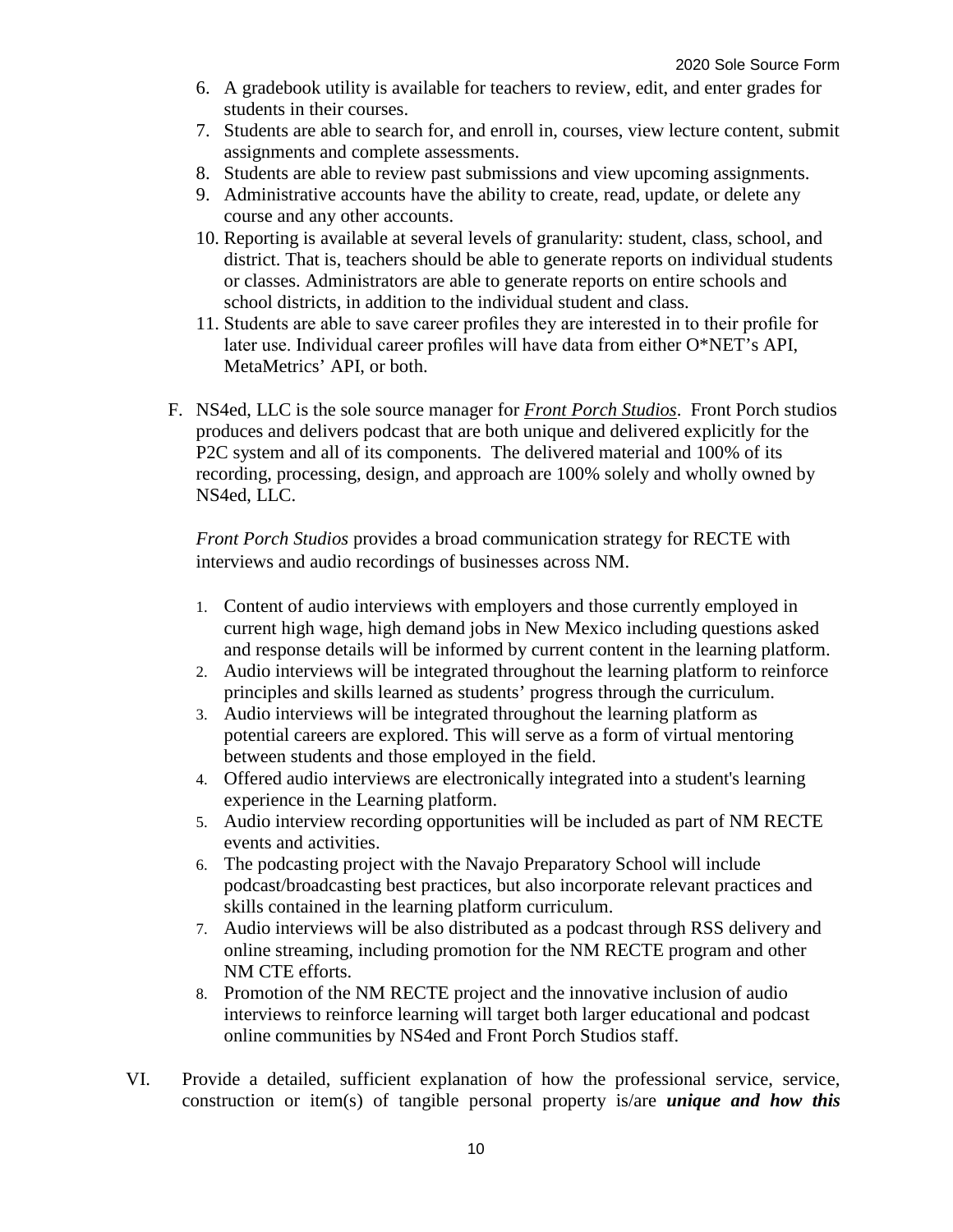#### *uniqueness is substantially related to the intended purpose of the contract*.

NS4ed is uniquely qualified to fulfill the intended purpose of the contract in the following ways:

- A. NS4ed recently conducted needs assessments for the 10 CTE regions in New Mexico, led meetings to discuss those assessments and developed reports for each region to serve as the foundation for the development, improvement, approval, and funding of NM CTE programs. This previous work easily segues into the development of reports for each region analyzing the impact of the worldwide pandemic and New Mexico's specific economic situation so that needs assessments can be updated.
- B. NS4ed has five years' experience working with HPREC, NMPED, and the New Mexico Association for Career and Technical Education. Having personal, experiential knowledge of initiatives and efforts during these partnerships means that NS4ed can jump right into the Scope of Work without taking valuable time to learn the history of efforts to date. Additionally, Joseph Goins, CEO of NS4ed, has built working relationships based on mutual respect and trust with representatives from HPREC and NMPED as well as principals, counselors and other leaders in the state's Early College High Schools. Joseph Goins' many visits to Early College High Schools has allowed him to develop a personal, working knowledge of each school, including areas of strength and expressed areas for growth. Based on this familiarity, NS4ed is uniquely qualified to offer more personalized, targeted and exceptional service.
- C. The components of the demonstration proposal are designed to be interdependent. The proposed components of the project, taken together, incorporate learning objectives that position a student for a lifetime of personal and professional success. Academic competencies alone prepare no one for the realities of the world of work. Likewise, technical competencies are only a piece of the puzzle. Personal and interpersonal skills were identified by New Mexico employers as their top priorities, but even these critical skills alone do not prepare a student for the rigors of the professional world. Only the comprehensive skills profile identified by New Mexico employers during the 2020 Comprehensive Local Needs Assessment initiative optimally positions the student for success in New Mexico's 21<sup>st</sup> Century workplace. The Comprehensive Local Needs Assessment was conducted and managed by NS4ed, LLC and all its resources, which solely makes it uniquely qualified to manage and distribute the critical components of the RECTE.
- D. The competency pyramid described by New Mexico employers' rests on a foundation of personal and interpersonal capabilities, and on that foundation are built the academic and technical competencies that complete the model and position the student for success within the RECTE.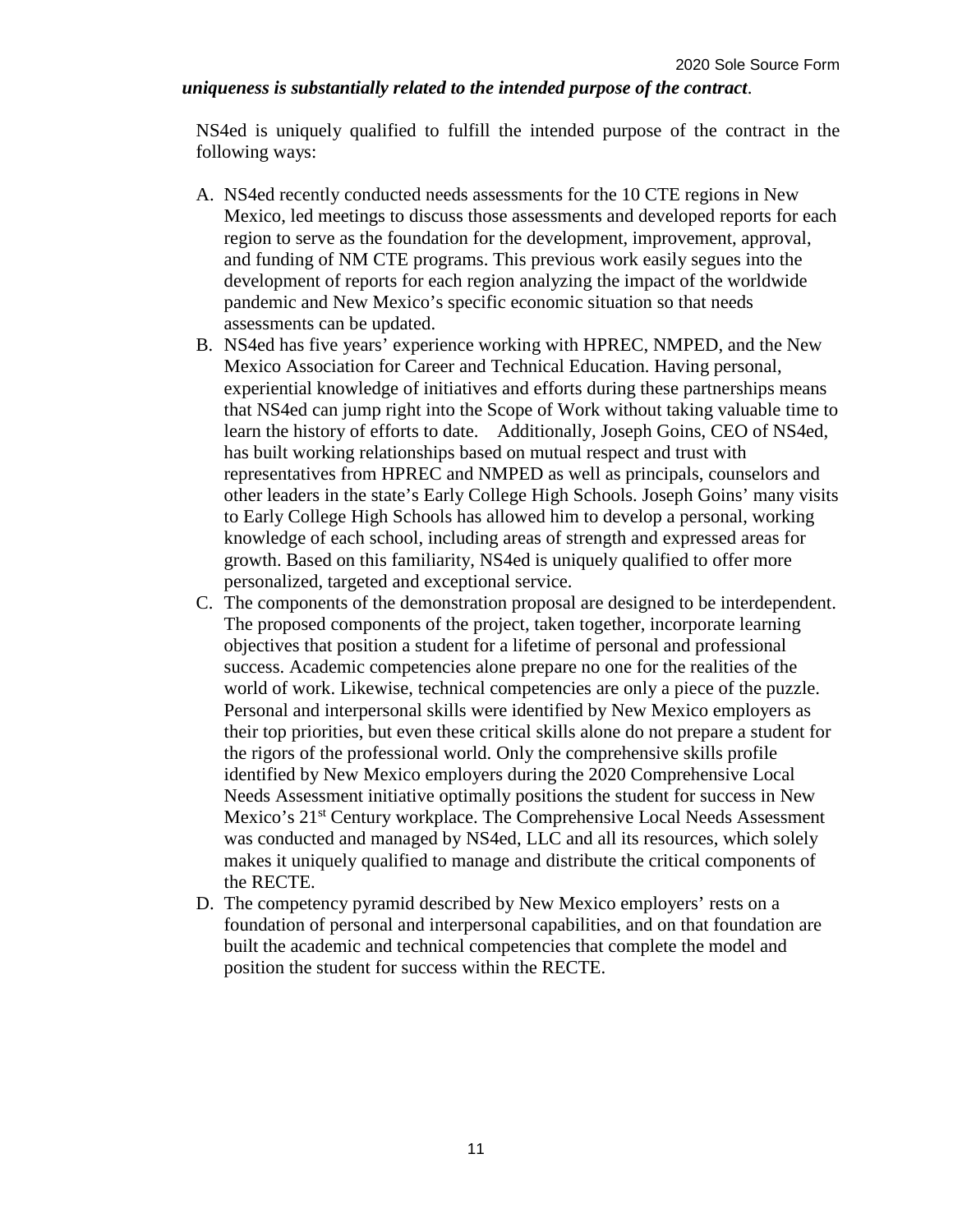

The unique value proposition of this proposal is the optimization of the nexus of education strategy and economic growth. Only by aligning the educational priorities of individual New Mexico districts with the priorities of local employers can that education-industry alignment be optimized to produce the highest-value opportunities for the students and the most significant impact for the economic prospects of those communities.

#### *Pathway 2 Algebra, Pathway 2 Geometry, and Pathway 2 Pre-Algebra,*

NS4ed's proprietary curriculum, is *unique* among all Algebra and Geometry products as it is the only curriculum available today that merges careers guidance into academic learning. Other Algebra and Geometry curricula are either hardcopy books, or online interactive lessons that have mostly remained constant over the past decades. *Pathways* relies on robust labor market data tools, educational research, and a robust career assessment to guide our development efforts. We encourage the use of informed career readiness practices in educational settings so that learning is not taught in "silos" apart from real-world applications.

*Pathways* is also the only Algebra and Geometry curriculum that structures learning around the 16 career clusters identified by the US Department of Labor. P2C's online curricula lessons include more than 100 lessons which teach math in the context of 100 occupations from the 16 clusters. Unlike other curricula, *Pathways career contexts* are easily updated to maintain current labor market information without having to purchase a new "edition."

*Pathways* is an *education with distinction* model of career-focused learning, and this distinguishes it from other math curricula on the market today. *Pathways* P2C is the *only* curriculum that can add, modify, or enhance lessons to reflect changing demands of the state's economy; i.e., real-time labor market information (LMI).

VII. Explain why other similar professional services, services, construction or item(s) of tangible personal property *cannot* meet the intended purpose of the contract.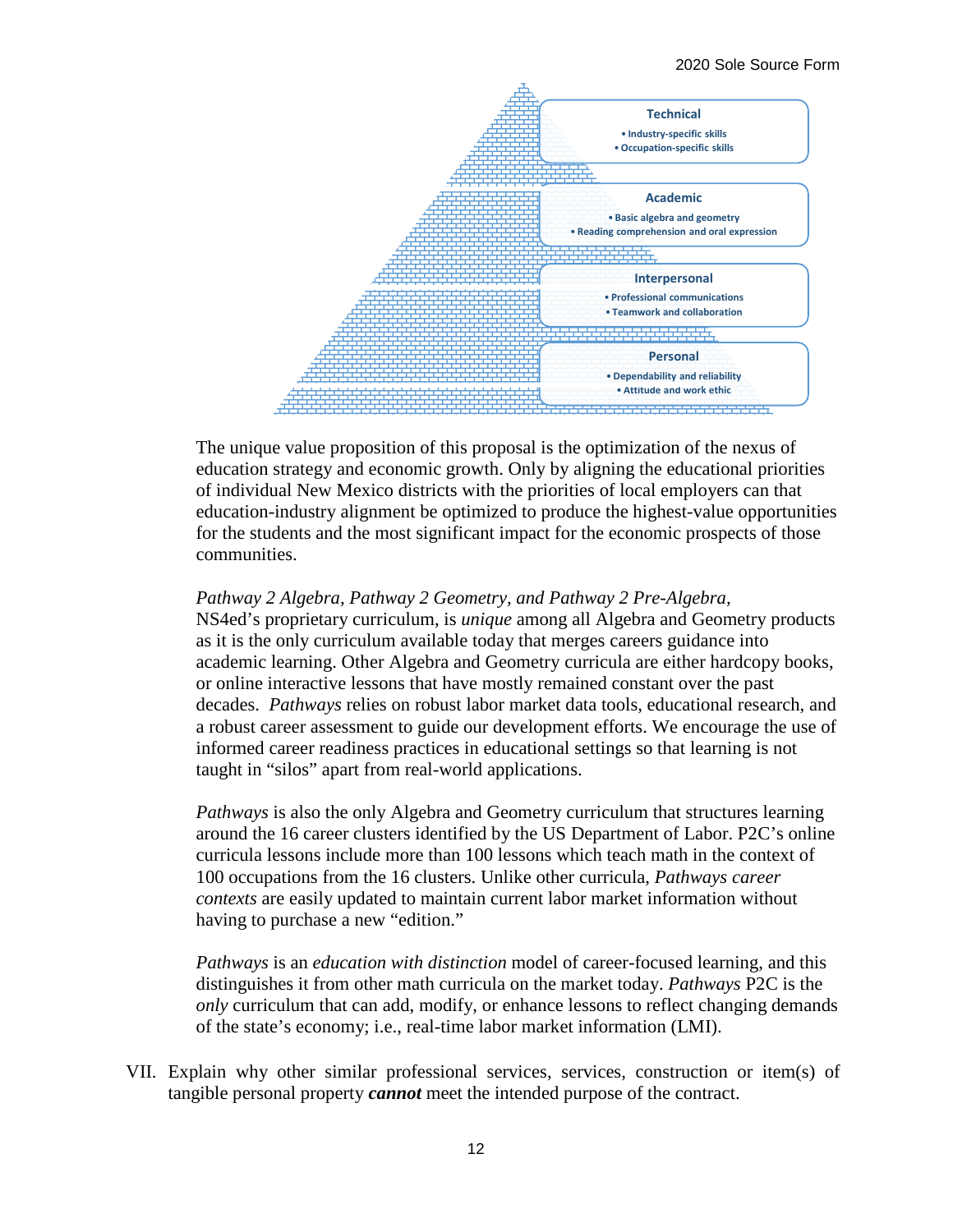Similar professional services cannot meet the intended purpose of contract due to the proprietary nature of domains necessary to fulfill the Scope of Work as designed by the Agency. Additionally, without having experiential knowledge of work previously completed by NS4ed, the SOW as presented cannot be completed by another educational consultant within the time-frame of the contract, as proposed.

VIII. Provide a narrative description of the agency's due diligence in determining the basis for the procurement, including procedures used by the agency to conduct a review of available sources such as researching trade publications, industry newsletters and the internet;; contacting similar service providers; and reviewing the State Purchasing Divisions' Statewide Price Agreements. Include a list of businesses contacted (*do not state that no other businesses were contacted*), date of contact, method of contact (telephone, mail, email, other), and documentation demonstrating an explanation of why those businesses could not or would not, under any circumstances, perform the contract; or an explanation of why the agency has determined that no businesses other than the prospective contractor can perform the contract.

HPREC did an extensive search on the internet, as well as the GSD Price Agreements, and found no contractor that can offer professional experience in public education, workforce development, curriculum development, employer engagement and private industry.

In addition, the Executive Director of HPREC has done extensive research around career and technical education (CTE), mathematics and career readiness, as well as Workforce Readiness. At the national level, Dr. Joseph Goins has been the content person for the Association of Education Service Agencies (AESA). His broad background makes him the expert in developing current research into practice. Dr. Goins has provided his knowledge and expertise in multiple states over the past several years developing credibility across the nation's service centers.